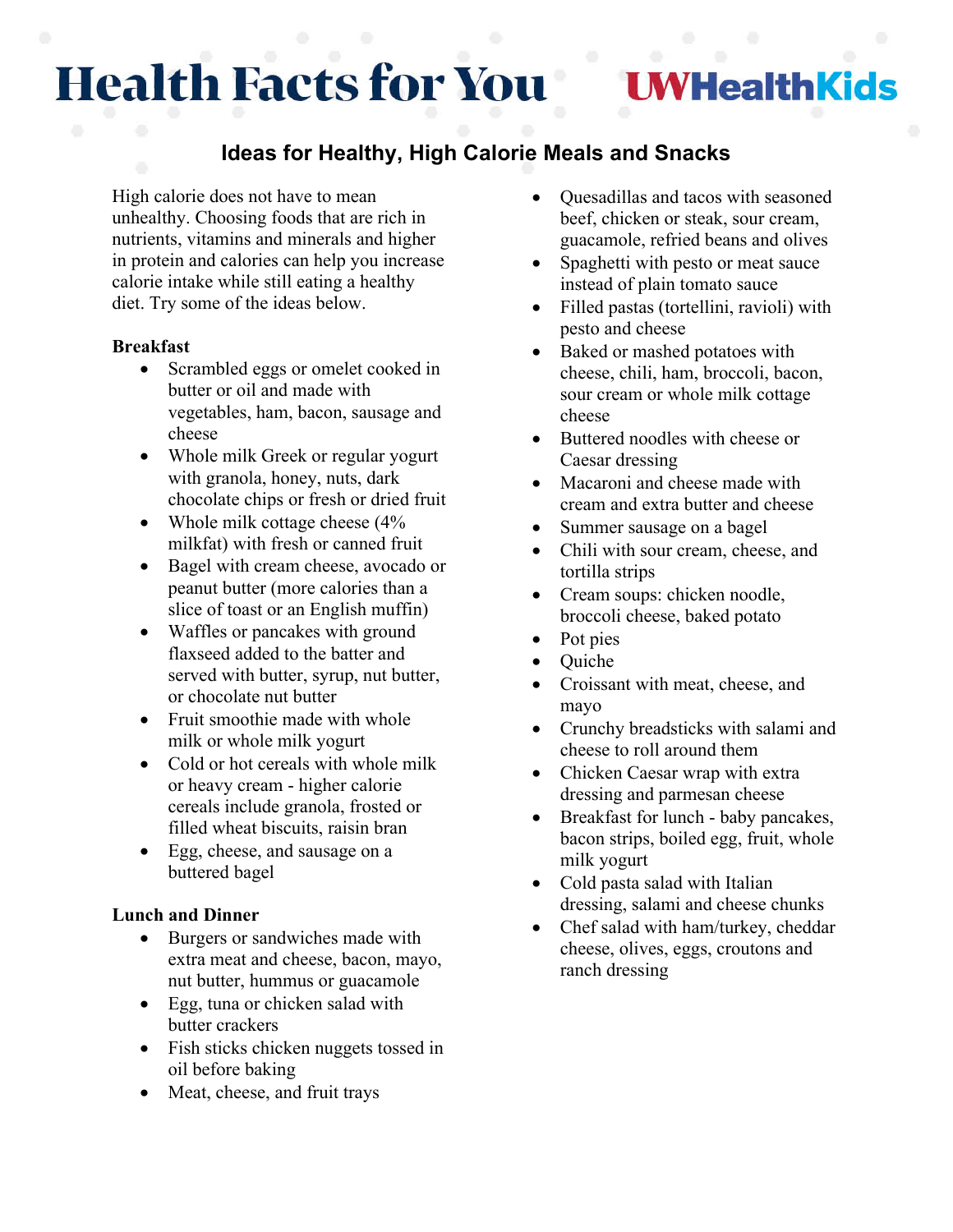#### **Snacks**

- Nuts, sunflower or pumpkin seeds try adding spices
- Dried fruit
- Nut butters—spread on toast or bread or have on fruits or vegetables (e.g., apple or banana with peanut butter\* or celery or carrots with peanut butter)
- Trail mix made with nuts, seeds, dried fruit, pretzels or dry cereal and chocolate chips
- Crackers with cheese and lunch meat or summer sausage
- Chips and guacamole
- Sliced avocado
- Pita or bagel chips
- Pretzels filled with cheese and peanut butter
- Vegetables with ranch dressing, hummus, or sour cream dip
- Nut butter balls
- Pudding made with whole milk or cream
- Ice cream or custard
- Boiled eggs
- Sweet potato tots
- Meat sticks
- Milkshake with whole milk and ice cream
- Hot chocolate made with whole milk and topped with whipped cream

\*If allergic to peanut butter, try soy nut butter, sunflower seed butter, almond or cashew butter.

#### **Condiments, Dips, Sauces and Spreads**

- Sour cream
- Hummus
- Wheat germ or ground flaxseed add to yogurt, ice cream, pudding, oatmeal or casseroles
- Large black or green olives
- Coconut (shredded)
- Guacamole or avocado
- Cheese dip or spread
- Mayo
- Tartar sauce
- Tzatziki sauce
- Honey (not for children under 2 years old)
- Heavy cream--add to mashed potatoes, mac & cheese, cream soups, oatmeal, eggs
- Peanut and nut butters
- Cream cheese (try different flavors)
- Butter
- Maple syrup
- Barbecue sauce
- Dips onion, ranch, dill
- Vegetable oil (olive, canola, corn, sunflower, walnut, flaxseed, avocado, etc.)
- Cream or oil-based salad dressing

#### **Teach Back**

What is the most important thing you learned from this handout?

What changes will you make in your diet/lifestyle, based on what you learned today?